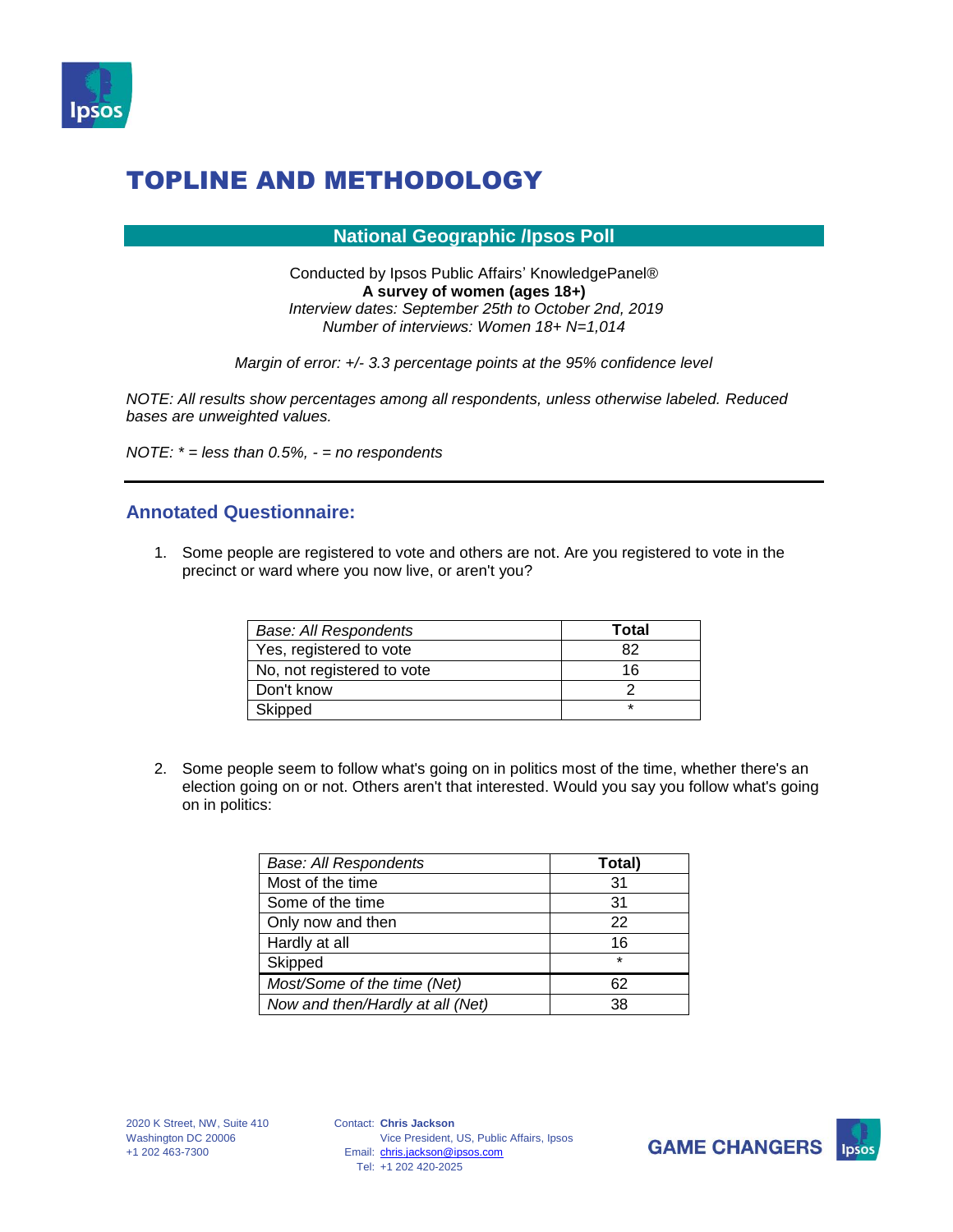

3. How much attention have you been paying to the election campaign for U.S. President:

| <b>Base: All Respondents</b> | <b>Total</b> |
|------------------------------|--------------|
| A lot                        | 25           |
| Some                         | 36           |
| Only a little                | 24           |
| Not at all                   | 15           |
| Skipped                      | $\star$      |
| A lot/some (Net)             | 61           |
| Little/Not at all (Net)      | 39           |

4. Over the past year, do you feel the economy has:

| <b>Base: All Respondents</b> | Total   |
|------------------------------|---------|
| Gotten better                | 29      |
| Gotten worse                 | 30      |
| Stayed the same              | 41      |
| Skipped                      | $\star$ |

5. If you had to choose, would you rather have:

| <b>Base: All Respondents</b>         | Total |
|--------------------------------------|-------|
| A smaller government providing fewer |       |
| services                             | 43    |
| Bigger government providing more     |       |
| services                             | 54    |
| Skipped                              |       |



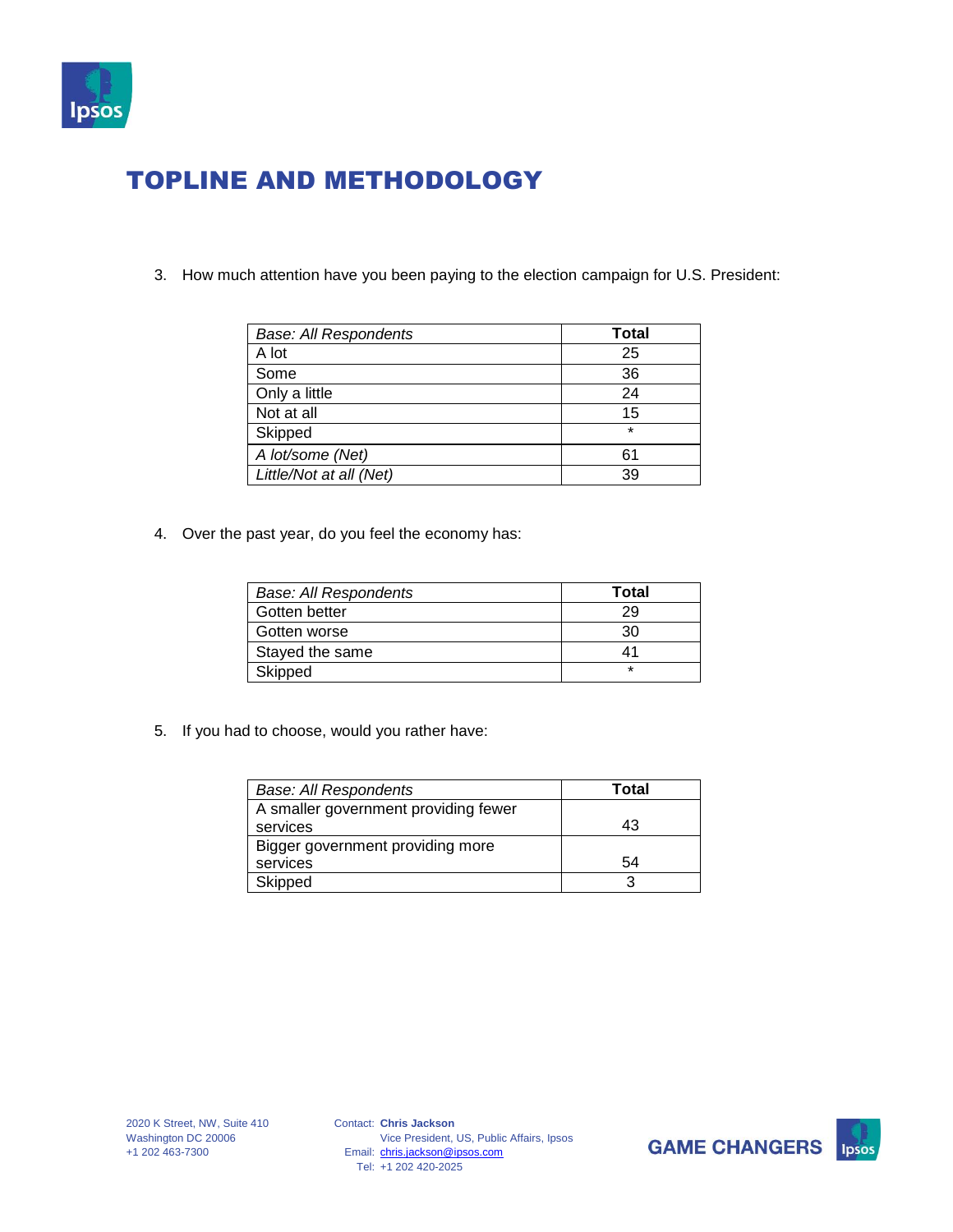

6. How much of a problem do you think each of the following is in the country today? For each one, please indicate whether you think it is a big problem, a moderate problem, a small problem, or not a problem at all.

|                                                    | Big/                                |                       |                     | <b>Small/Not</b><br>a      |                  |                            |                |
|----------------------------------------------------|-------------------------------------|-----------------------|---------------------|----------------------------|------------------|----------------------------|----------------|
| Summary                                            | <b>Moderate</b><br>Problem<br>(Net) | <b>Big</b><br>Problem | Moderate<br>problem | problem<br>at all<br>(Net) | Small<br>Problem | Not a<br>problem<br>at all | Skipped        |
| Climate change                                     | $\overline{76}$                     | $\overline{53}$       | 23                  | $\overline{23}$            | $\overline{14}$  | $\overline{9}$             | 1              |
| Cost of health<br>care (split sample)              | 95                                  | 77                    | 18                  | $\overline{\mathbf{4}}$    | 3                | $\mathbf{1}$               | $\overline{2}$ |
| Access to<br>quality health<br>care (split sample) | 89                                  | 53                    | 35                  | 11                         | 9                | $\overline{2}$             | 1              |
| Violent crime<br>(split sample)                    | 92                                  | 59                    | 33                  | 6                          | $6\phantom{1}$   |                            | $\mathbf{1}$   |
| Gun violence<br>(split sample)                     | 86                                  | 67                    | 19                  | 13                         | 11               | $\overline{2}$             | $\mathbf{1}$   |
| Affordable<br>childcare                            | 80                                  | 40                    | 39                  | 20                         | 16               | $\overline{4}$             | 1              |
| Terrorism                                          | 86                                  | 50                    | $\overline{37}$     | $\overline{13}$            | $\overline{12}$  | 1                          | 1              |
| Sexual<br>discrimination<br>(split sample)         | 72                                  | 29                    | 42                  | 27                         | 23               | 4                          | 1              |
| Sexual<br>harassment<br>(split sample)             | 81                                  | 42                    | 40                  | 18                         | 17               | $\overline{2}$             | 1              |
| Racial<br>discrimination                           | 78                                  | 46                    | 32                  | 21                         | 18               | 3                          | 1              |

Contact: **Chris Jackson** Email: [chris.jackson@ipsos.com](mailto:chris.jackson@ipsos.com) Tel: +1 202 420-2025 Vice President, US, Public Affairs, Ipsos

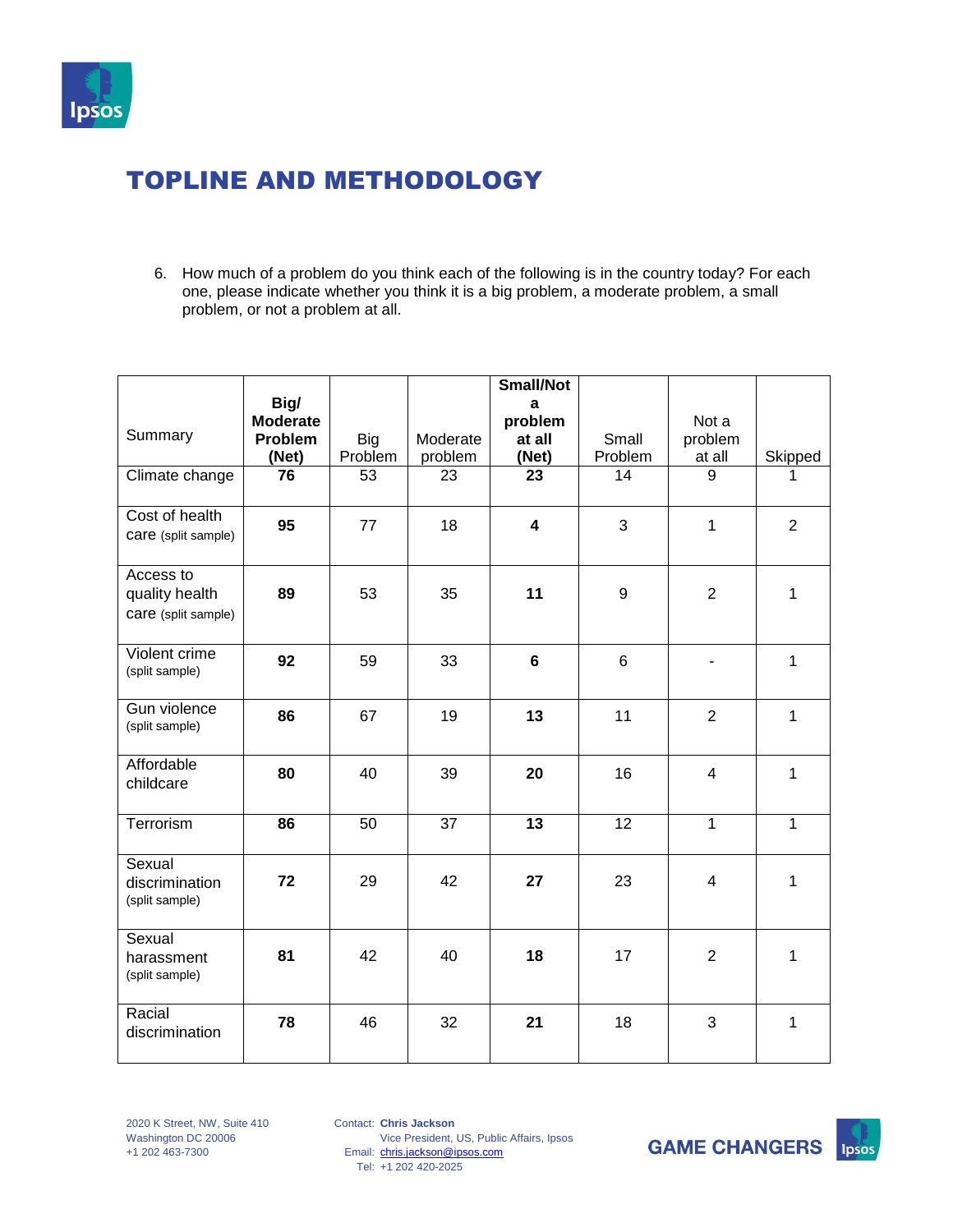

6. How much of a problem do you think each of the following is in the country today? For each one, please indicate whether you think it is a big problem, a moderate problem, a small problem, or not a problem at all.

| <b>Climate change</b><br><b>Base: All Respondents</b> | Total |
|-------------------------------------------------------|-------|
| Big problem                                           | 53    |
| Moderate problem                                      | 23    |
| Small problem                                         | 14    |
| Not a problem at all                                  | 9     |
| Skipped                                               |       |
| Big/Moderate problem (Net)                            | 76    |
| Small/Not a problem at all (Net)                      | 23    |

| A. Cost of health care           | Total<br>$(N=507)$ |
|----------------------------------|--------------------|
| <b>Base: Half Sample</b>         |                    |
| Big problem                      | 77                 |
| Moderate problem                 | 18                 |
| Small problem                    | 3                  |
| Not a problem at all             |                    |
| Skipped                          |                    |
| Big/Moderate problem (Net)       | 95                 |
| Small/Not a problem at all (Net) |                    |

| <b>B. Access to quality health care</b><br><b>Base: Half Sample</b> | Total<br>$(N=507)$ |
|---------------------------------------------------------------------|--------------------|
| Big problem                                                         | 53                 |
| Moderate problem                                                    | 35                 |
| Small problem                                                       | 9                  |
| Not a problem at all                                                | 2                  |
| Skipped                                                             |                    |
| Big/Moderate problem (Net)                                          | 89                 |
| Small/Not a problem at all (Net)                                    | 11                 |



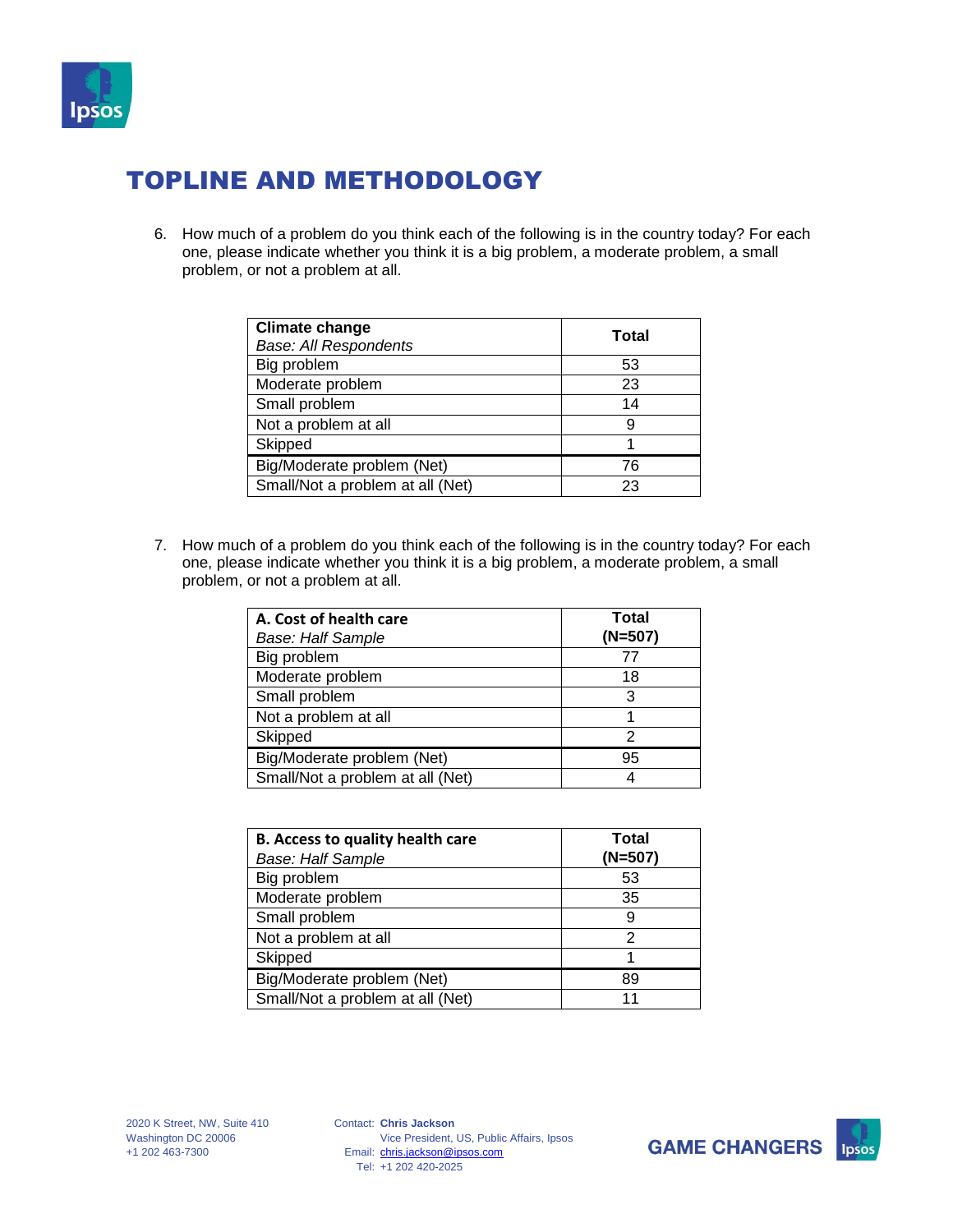

| A. Violent crime<br><b>Base: Half Sample</b> | Total<br>$(N=507)$ |
|----------------------------------------------|--------------------|
| Big problem                                  | 59                 |
| Moderate problem                             | 33                 |
| Small problem                                | 6                  |
| Not a problem at all                         |                    |
| Skipped                                      |                    |
| Big/Moderate problem (Net)                   | 92                 |
| Small/Not a problem at all (Net)             |                    |

| <b>B.</b> Gun violence<br><b>Base: Half Sample</b> | Total<br>$(N=507)$ |
|----------------------------------------------------|--------------------|
| Big problem                                        | 67                 |
| Moderate problem                                   | 19                 |
| Small problem                                      | 11                 |
| Not a problem at all                               | 2                  |
| Skipped                                            |                    |
| Big/Moderate problem (Net)                         | 86                 |
| Small/Not a problem at all (Net)                   | 13                 |



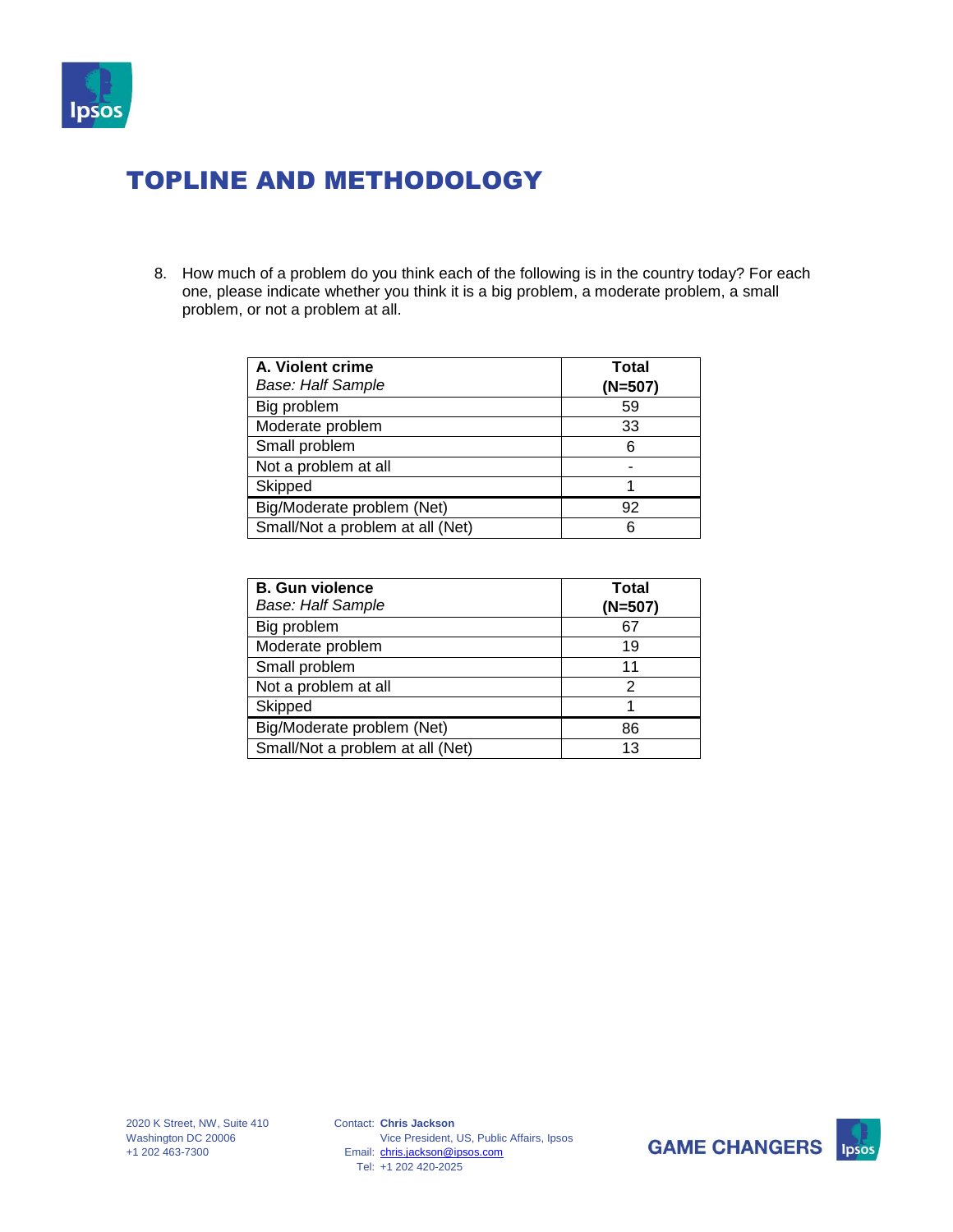

9. How much of a problem do you think each of the following is in the country today? For each one, please indicate whether you think it is a big problem, a moderate problem, a small problem, or not a problem at all.

| Affordable childcare<br><b>Base: All Respondents</b> | Total |
|------------------------------------------------------|-------|
| Big problem                                          | 40    |
| Moderate problem                                     | 39    |
| Small problem                                        | 16    |
| Not a problem at all                                 |       |
| Skipped                                              |       |
| Big/Moderate problem (Net)                           | 80    |
| Small/Not a problem at all (Net)                     | 20    |

| <b>Terrorism</b><br><b>Base: All Respondents</b> | Total |
|--------------------------------------------------|-------|
| Big problem                                      | 50    |
| Moderate problem                                 | 37    |
| Small problem                                    | 12    |
| Not a problem at all                             |       |
| Skipped                                          |       |
| Big/Moderate problem (Net)                       | 86    |
| Small/Not a problem at all (Net)                 | 13    |



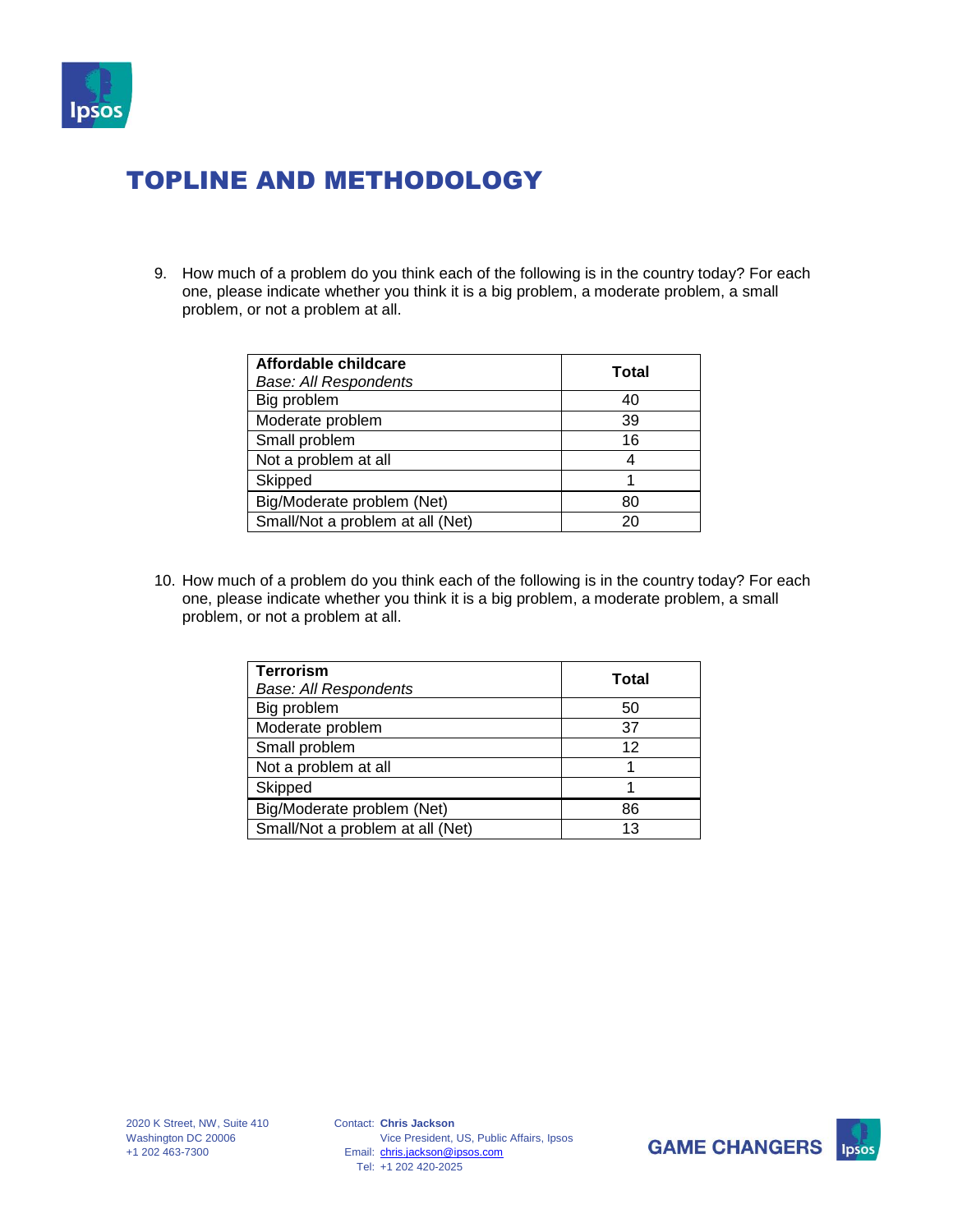

11. How much of a problem do you think each of the following is in the country today? For each one, please indicate whether you think it is a big problem, a moderate problem, a small problem, or not a problem at all.

| A. Sexual discrimination<br><b>Base: Half Sample</b> | Total<br>$(N=507)$ |
|------------------------------------------------------|--------------------|
| Big problem                                          | 29                 |
| Moderate problem                                     | 42                 |
| Small problem                                        | 23                 |
| Not a problem at all                                 |                    |
| Skipped                                              |                    |
| Big/Moderate problem (Net)                           | 72                 |
| Small/Not a problem at all (Net)                     | 27                 |

| <b>B. Sexual harassment Base: Half Sample</b> | Total<br>$(N=507)$ |
|-----------------------------------------------|--------------------|
| Big problem                                   | 42                 |
| Moderate problem                              | 40                 |
| Small problem                                 | 17                 |
| Not a problem at all                          | 2                  |
| Skipped                                       |                    |
| Big/Moderate problem (Net)                    | 81                 |
| Small/Not a problem at all (Net)              | 18                 |

| <b>Racial discrimination</b><br><b>Base: All Respondents</b> | Total |
|--------------------------------------------------------------|-------|
| Big problem                                                  | 46    |
| Moderate problem                                             | 32    |
| Small problem                                                | 18    |
| Not a problem at all                                         | 3     |
| Skipped                                                      |       |
| Big/Moderate problem (Net)                                   | 78    |
| Small/Not a problem at all (Net)                             | 21    |



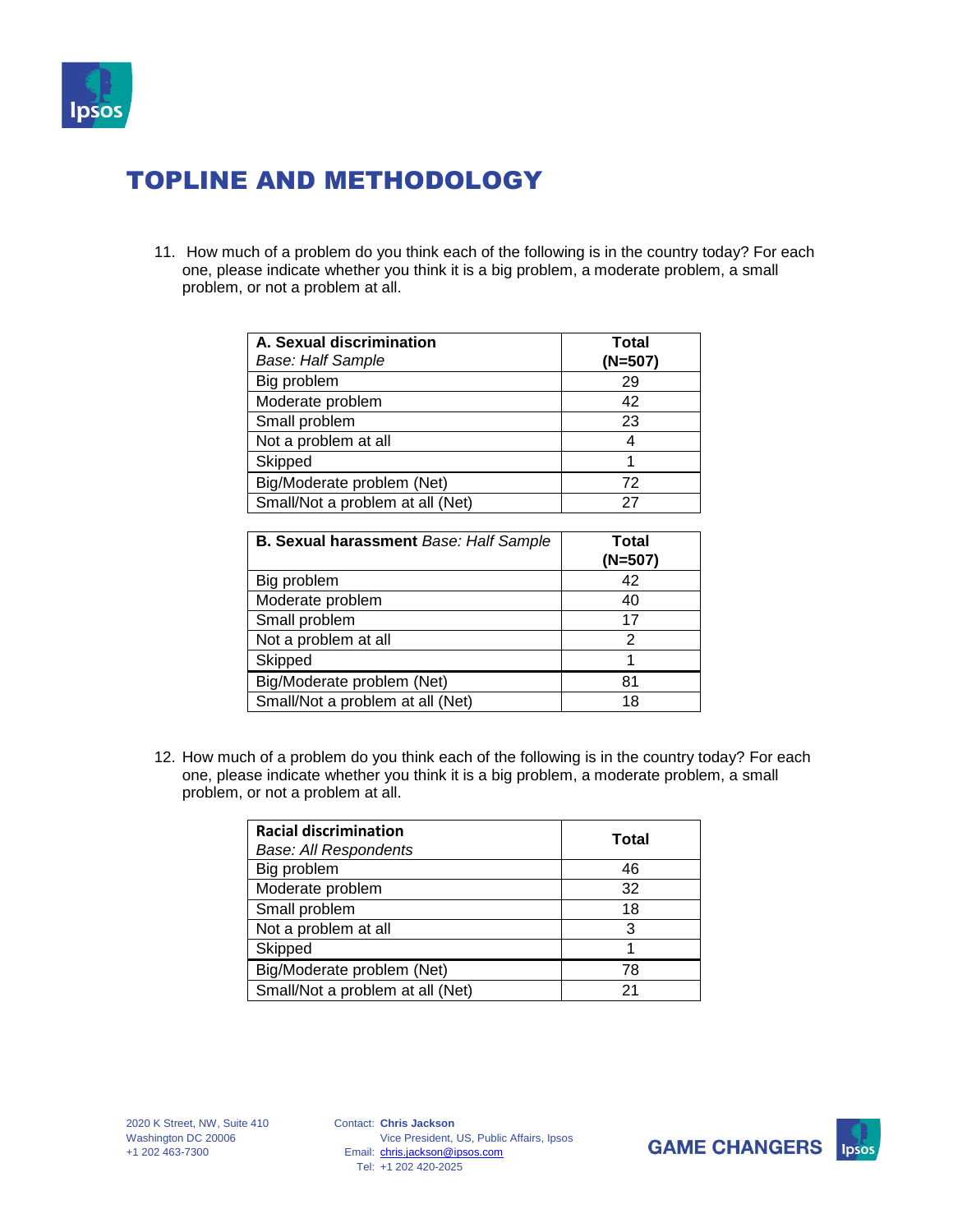

13. For you personally, how important is it for the United States to elect a woman to the office of U.S. President? Would you say it is:

|                           | Total |
|---------------------------|-------|
| Very important            | 16    |
| Somewhat important        | 28    |
| Not very important        | 27    |
| Not at all important      | 29    |
| Skipped                   |       |
| Total important (Net)     | 44    |
| Total not important (Net) | 55    |

14. All things considered, who do you think has it easier in our country these days:

| <b>Base: All Respondents</b> | <b>Total</b> |
|------------------------------|--------------|
| Men                          | 53           |
| Women                        |              |
| No difference                |              |
| Skipped                      |              |

15. And, when it comes to life as a woman in America, do you think things are getting:

| Base: Believe men have it easier | Total<br>$(N=534)$ |
|----------------------------------|--------------------|
| <b>Better</b>                    | 34                 |
| Worse                            | 21                 |
| Staying about the same           | 44                 |
| Skipped                          | $\star$            |



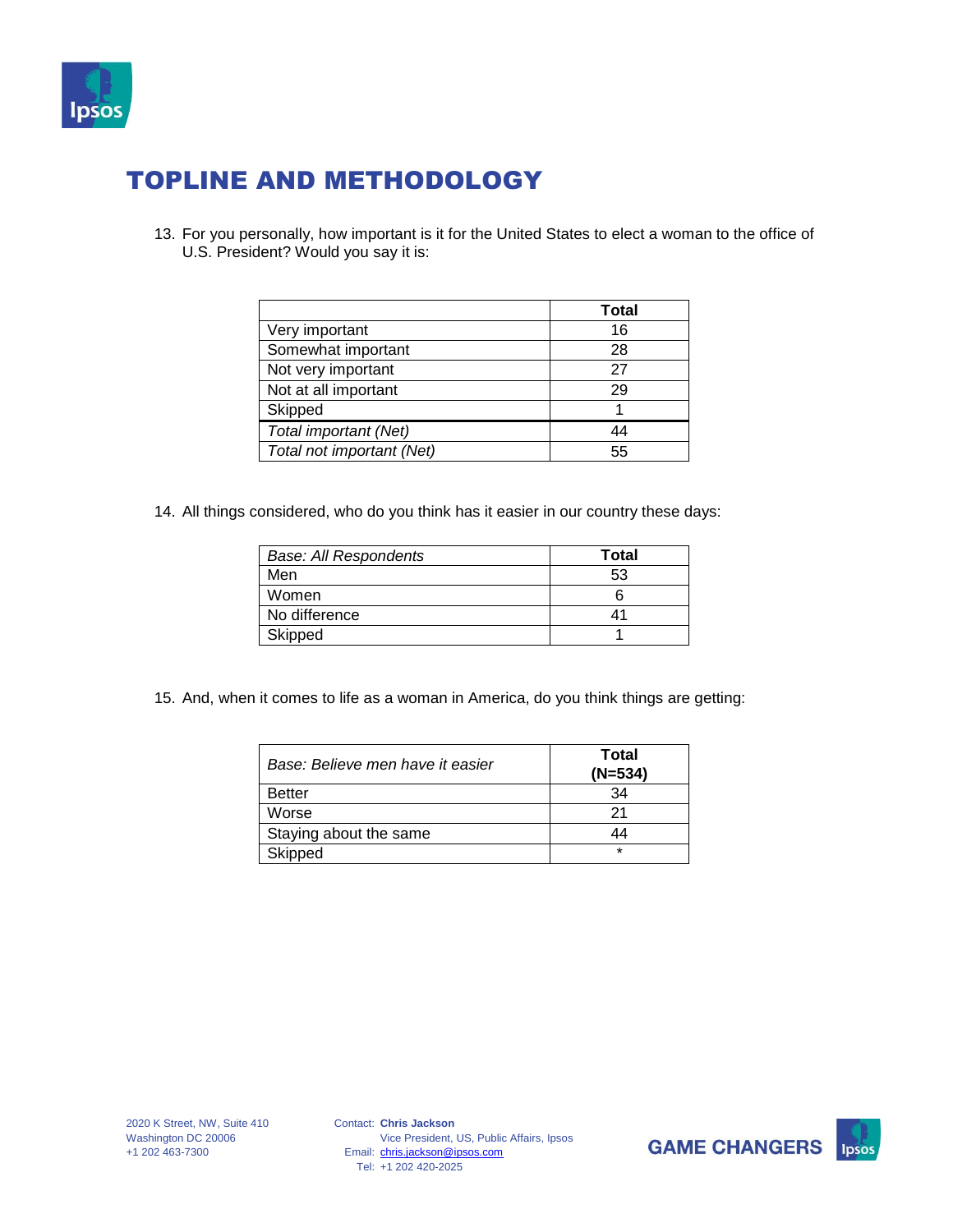

16-26. Below are the names of various jobs. For each one, please indicate whether you think the opportunity for women to advance in that profession is better, worse or about the same as it is for men.

| Summary                        | <b>Better</b> for<br>women | Worse<br>for<br>women | Same as it<br>is for men | Skipped        |
|--------------------------------|----------------------------|-----------------------|--------------------------|----------------|
| The U.S. military              | $\overline{\mathbf{4}}$    | 62                    | 32                       | 1              |
| <b>Scientist</b>               | $\overline{7}$             | 36                    | 56                       | 1              |
| Doctor                         | 10                         | 23                    | 66                       | $\mathbf 1$    |
| <b>Small business</b><br>owner | 12                         | 29                    | 58                       | 1              |
| Finance/Banking                | $\overline{11}$            | 34                    | 54                       | $\mathbf 1$    |
| <b>Nurse</b>                   | 58                         | $\overline{2}$        | 38                       | $\mathbf 1$    |
| Computer<br>programming        | 8                          | 34                    | 57                       | 1              |
| Professor                      | $\overline{11}$            | 24                    | 63                       | $\overline{1}$ |
| Public school<br>teacher       | 46                         | 4                     | 49                       | 1              |
| Professional<br>athlete        | 6                          | 58                    | 35                       | 1              |
| Politician                     | 8                          | 59                    | 32                       | 1              |

Contact: **Chris Jackson** Email: [chris.jackson@ipsos.com](mailto:chris.jackson@ipsos.com) Tel: +1 202 420-2025 Vice President, US, Public Affairs, Ipsos



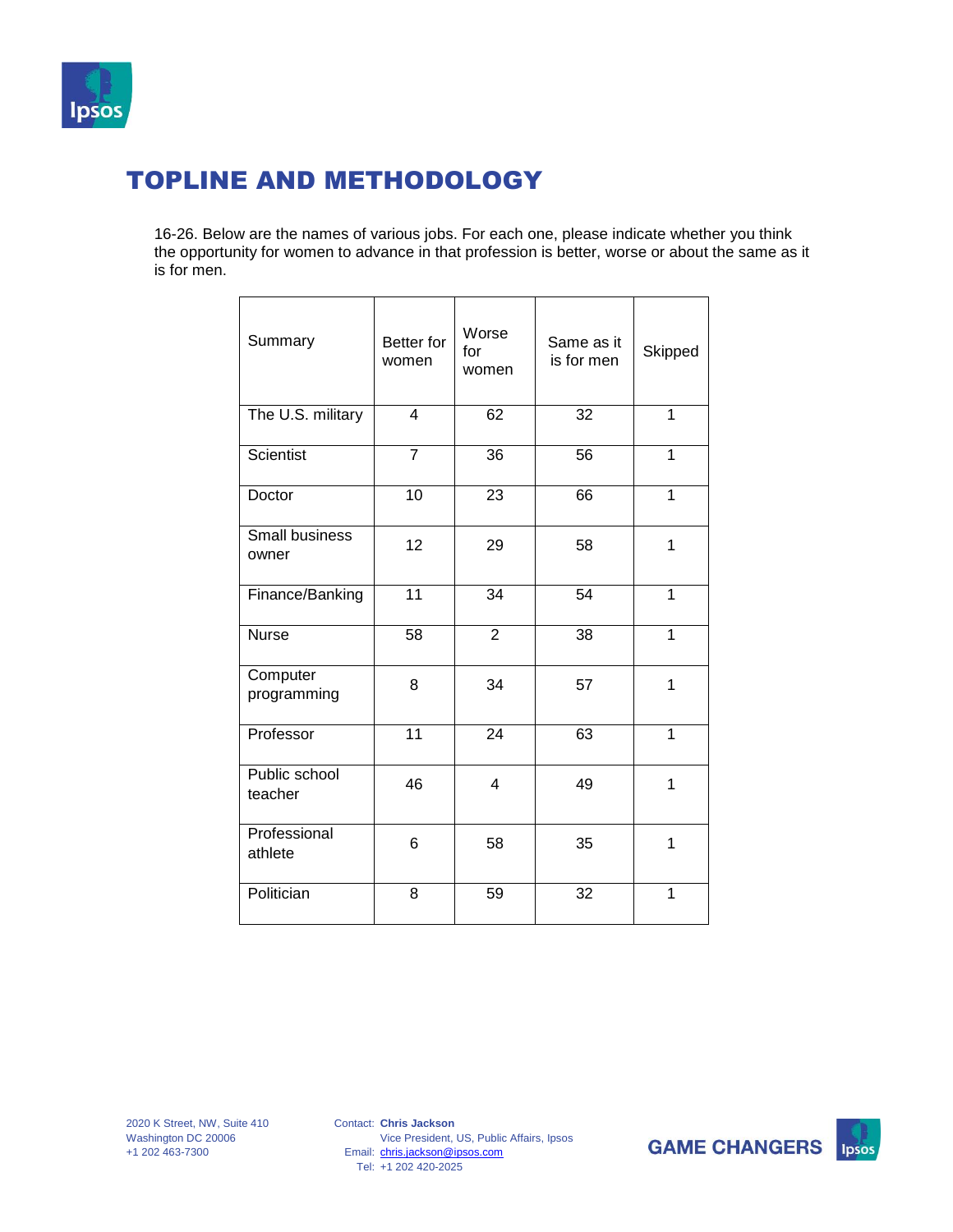

16-26. Below are the names of various jobs. For each one, please indicate whether you think the opportunity for women to advance in that profession is better, worse, or about the same as it is for men.

| 16. The U.S. military        | Total |
|------------------------------|-------|
| <b>Base: All Respondents</b> |       |
| Better for women             |       |
| Worse for women              | 62    |
| Same as it is for men        | 32    |
| Skipped                      |       |

| 17. Scientist                | Total |
|------------------------------|-------|
| <b>Base: All Respondents</b> |       |
| Better for women             |       |
| Worse for women              | 36    |
| Same as it is for men        | 56    |
| Skipped                      |       |

| 18. Doctor                   | Total |
|------------------------------|-------|
| <b>Base: All Respondents</b> |       |
| Better for women             | 10    |
| Worse for women              | 23    |
| Same as it is for men        | 66    |
| Skipped                      |       |

| 19. Small Business owner | Total |
|--------------------------|-------|
| Base: All Respondents    |       |
| Better for women         | 12    |
| Worse for women          | 29    |
| Same as it is for men    | 58    |
| Skipped                  |       |



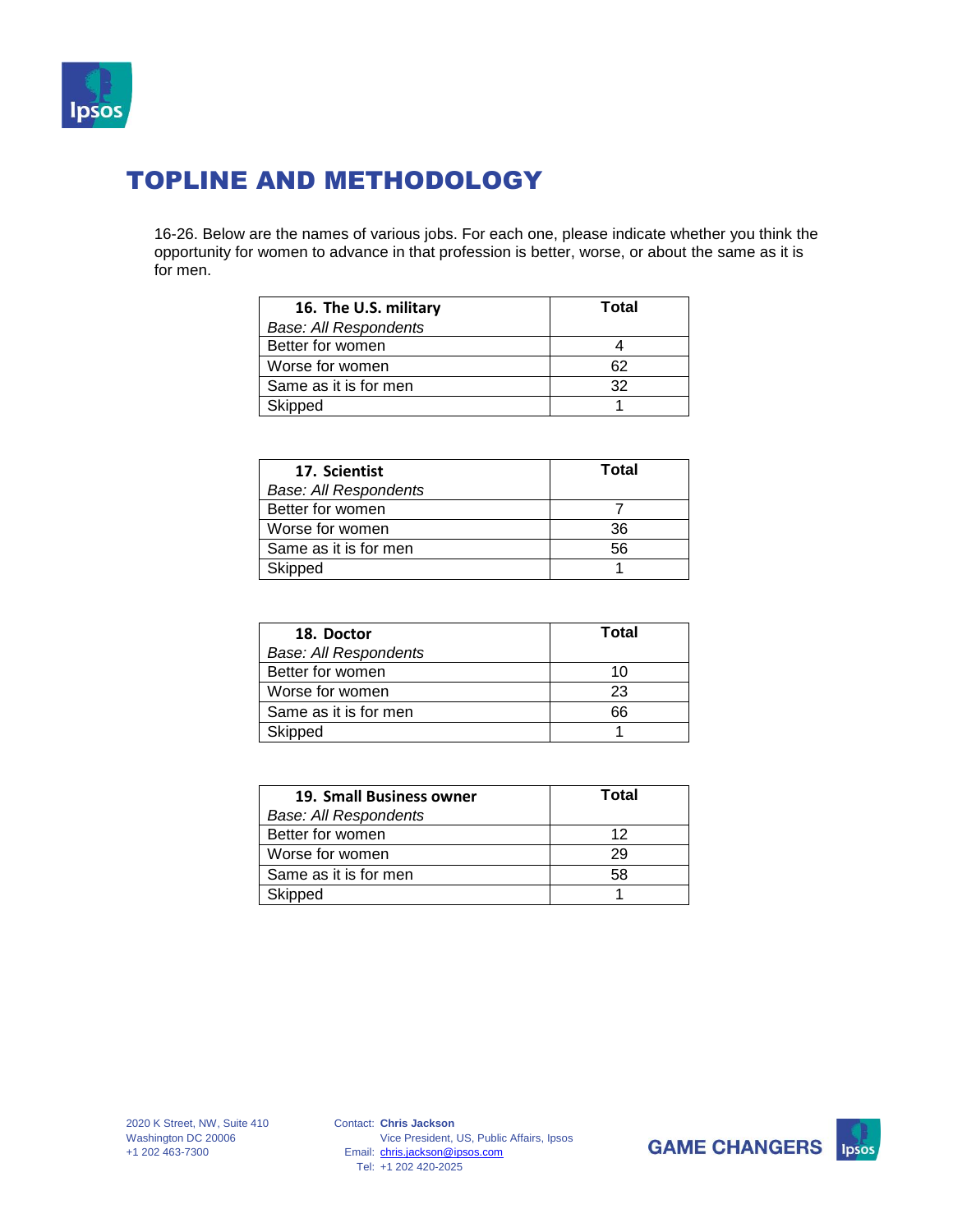

16-26. Below are the names of various jobs. For each one, please indicate whether you think the opportunity for women to advance in that profession is better, worse, or about the same as it is for men.

| 20. Finance/Banking   | Total |
|-----------------------|-------|
| Base: All Respondents |       |
| Better for women      | 11    |
| Worse for women       | 34    |
| Same as it is for men | 54    |
| Skipped               |       |

| 21. Nurse                    | Total |
|------------------------------|-------|
| <b>Base: All Respondents</b> |       |
| Better for women             | 58    |
| Worse for women              |       |
| Same as it is for men        | 38    |
| Skipped                      |       |

| 22. Computer programming     | Total |
|------------------------------|-------|
| <b>Base: All Respondents</b> |       |
| Better for women             |       |
| Worse for women              | 34    |
| Same as it is for men        | 57    |
| Skipped                      |       |

| 23. Professor                | Total |
|------------------------------|-------|
| <b>Base: All Respondents</b> |       |
| Better for women             | 11    |
| Worse for women              | 24    |
| Same as it is for men        | 63    |
| Skipped                      |       |



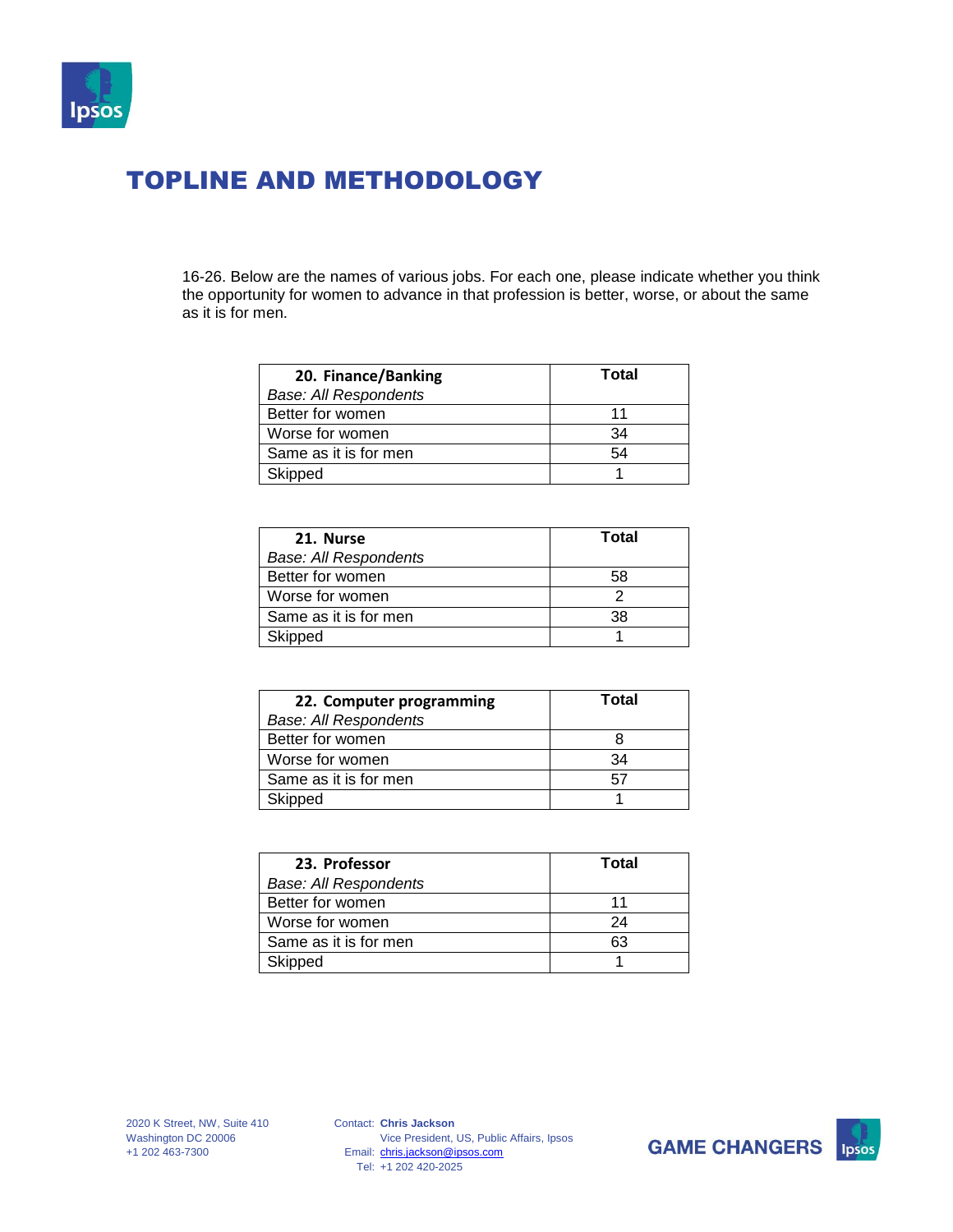

16-26. Below are the names of various jobs. For each one, please indicate whether you think the opportunity for women to advance in that profession is better, worse, or about the same as it is for men.

| 24. Public school teacher    | Total |
|------------------------------|-------|
| <b>Base: All Respondents</b> |       |
| Better for women             | 46    |
| Worse for women              |       |
| Same as it is for men        | 49    |
| Skipped                      |       |

| 25. Professional athlete     | Total |
|------------------------------|-------|
| <b>Base: All Respondents</b> |       |
| Better for women             |       |
| Worse for women              | 58    |
| Same as it is for men        | 35    |
| Skipped                      |       |

| 26. Politician               | Total |
|------------------------------|-------|
| <b>Base: All Respondents</b> |       |
| Better for women             |       |
| Worse for women              | 59    |
| Same as it is for men        | 32    |
| Skipped                      |       |

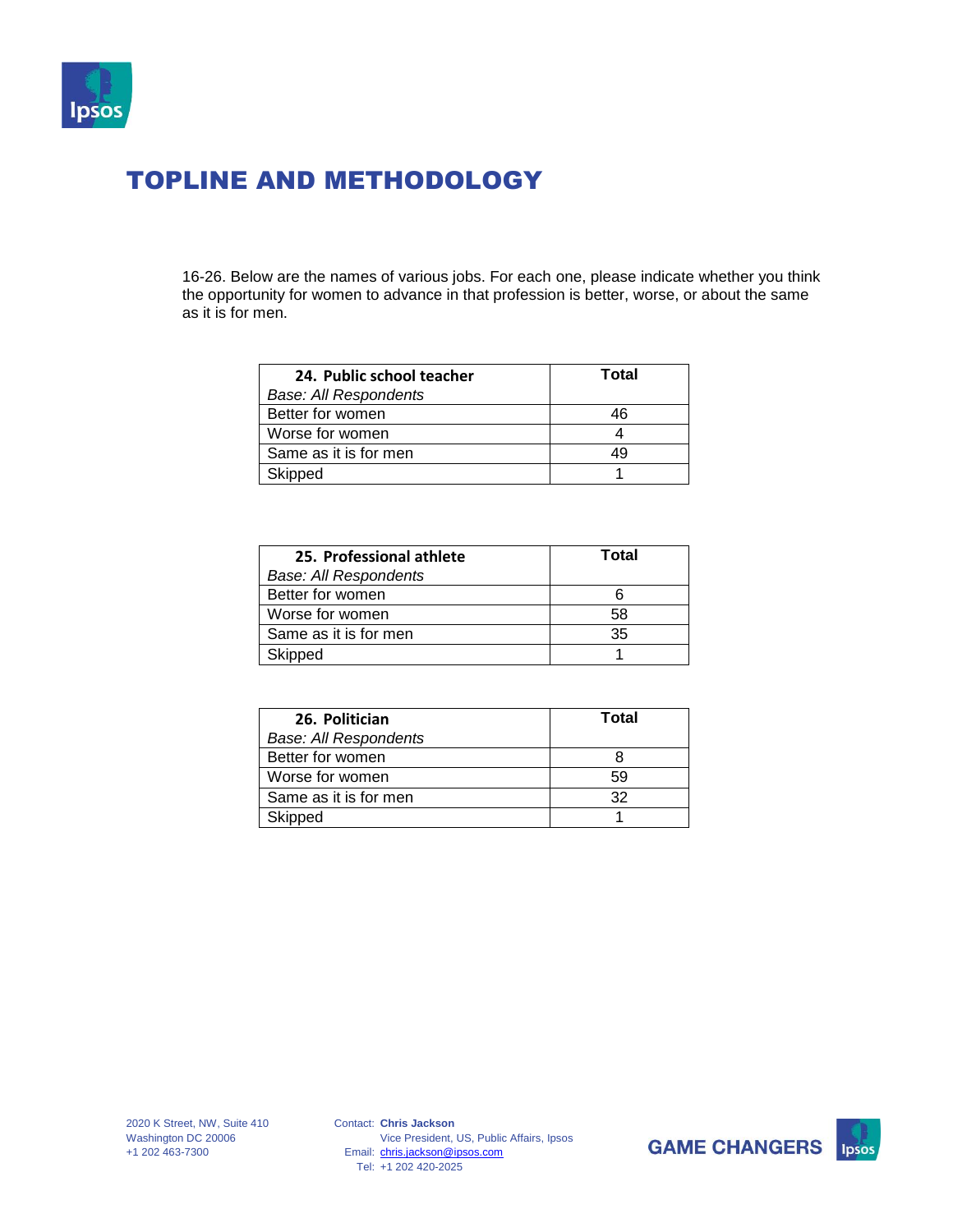

27. Which one of these issues do you believe is the biggest problem facing women today?

| <b>Base: All Respondents</b>    | Total |
|---------------------------------|-------|
| Pay discrimination              | 24    |
| Harassment and unfair treatment | 20    |
| Getting a quality education     |       |
| Accessing quality healthcare    |       |
| Finding job opportunities       |       |
| Balancing family and career     | 38    |
| Affordable childcare            | 8     |
| Skipped                         |       |

28. Have you ever personally experienced discrimination or been treated unfairly because of your gender, or not?

| <b>Base: All Respondents</b> | <b>Total</b> |
|------------------------------|--------------|
| Yes                          | 40           |
| No                           | 60           |
| Skipped                      |              |

29. In what ways have you personally experienced discrimination or been treated unfairly because of your gender? (Open End)

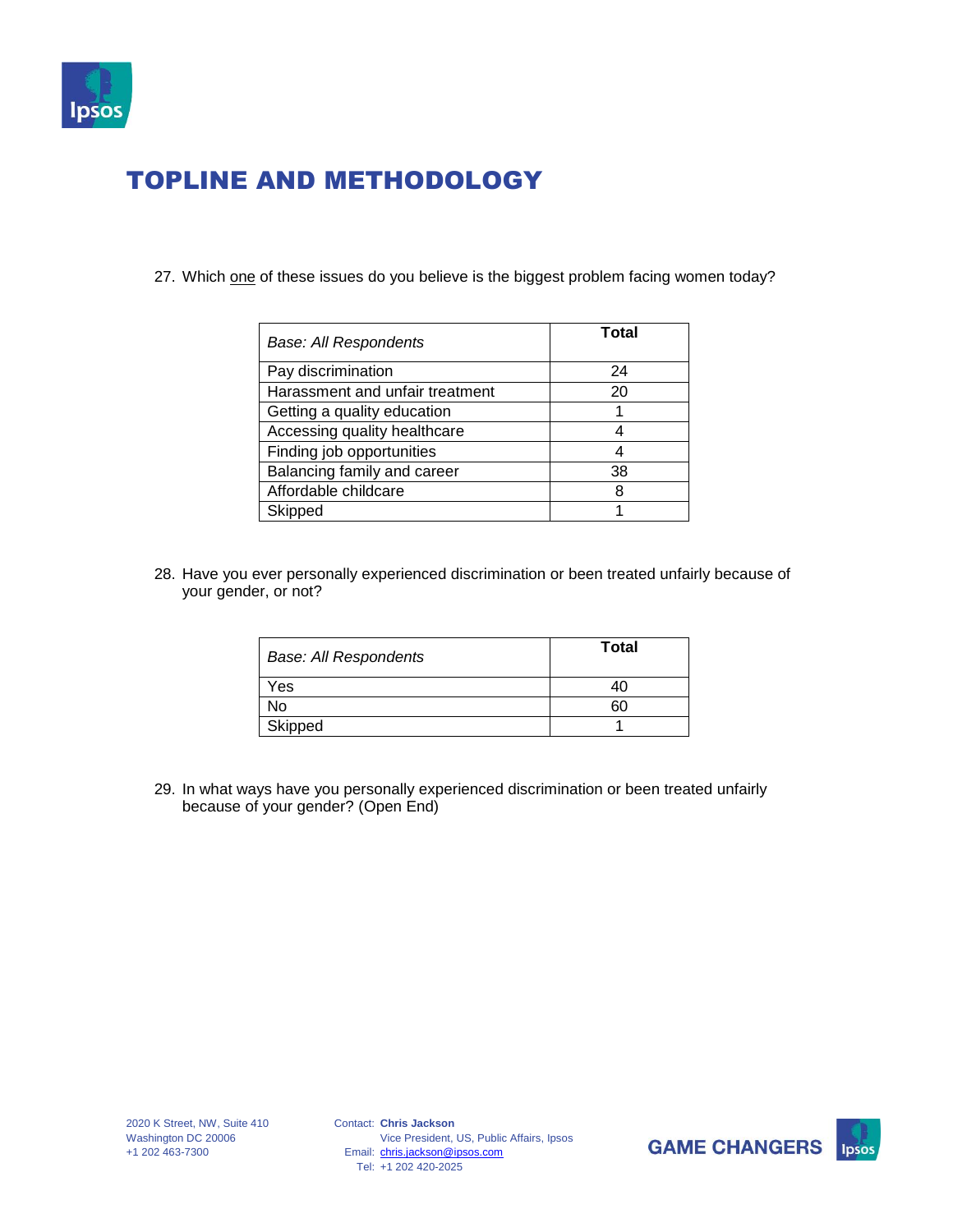

| Base: All Respondents                 | Total         |
|---------------------------------------|---------------|
| College football                      | 10            |
| National Football League (NFL)        | 19            |
| Major League Baseball (MLB)           | 11            |
| National Hockey League (NHL)          | 3             |
| Auto racing                           | 3             |
| Tennis                                | 5             |
| Golf                                  | 2             |
| Women's soccer                        | $\mathcal{P}$ |
| Combat sports like boxing or mixed    |               |
| martial arts                          | 2             |
| National Basketball Association (NBA) | 5             |
| Women's National Basketball           |               |
| Association (WNBA)                    |               |
| Something else                        | 34            |
| Skipped                               | 4             |

30. Which one of the following is your favorite sport to watch?

31. Which of the following websites or apps do you visit at least a couple of times per week?

| <b>Base: All Respondents</b> | <b>Total</b> |
|------------------------------|--------------|
| Facebook                     | 76           |
| Twitter                      | 13           |
| Instagram                    | 34           |
| Snapchat                     | 16           |
| Linkedin                     | 9            |
| Reddit                       | 4            |
| Pinterest                    | 24           |
| Something else               | 13           |
| Skipped                      |              |



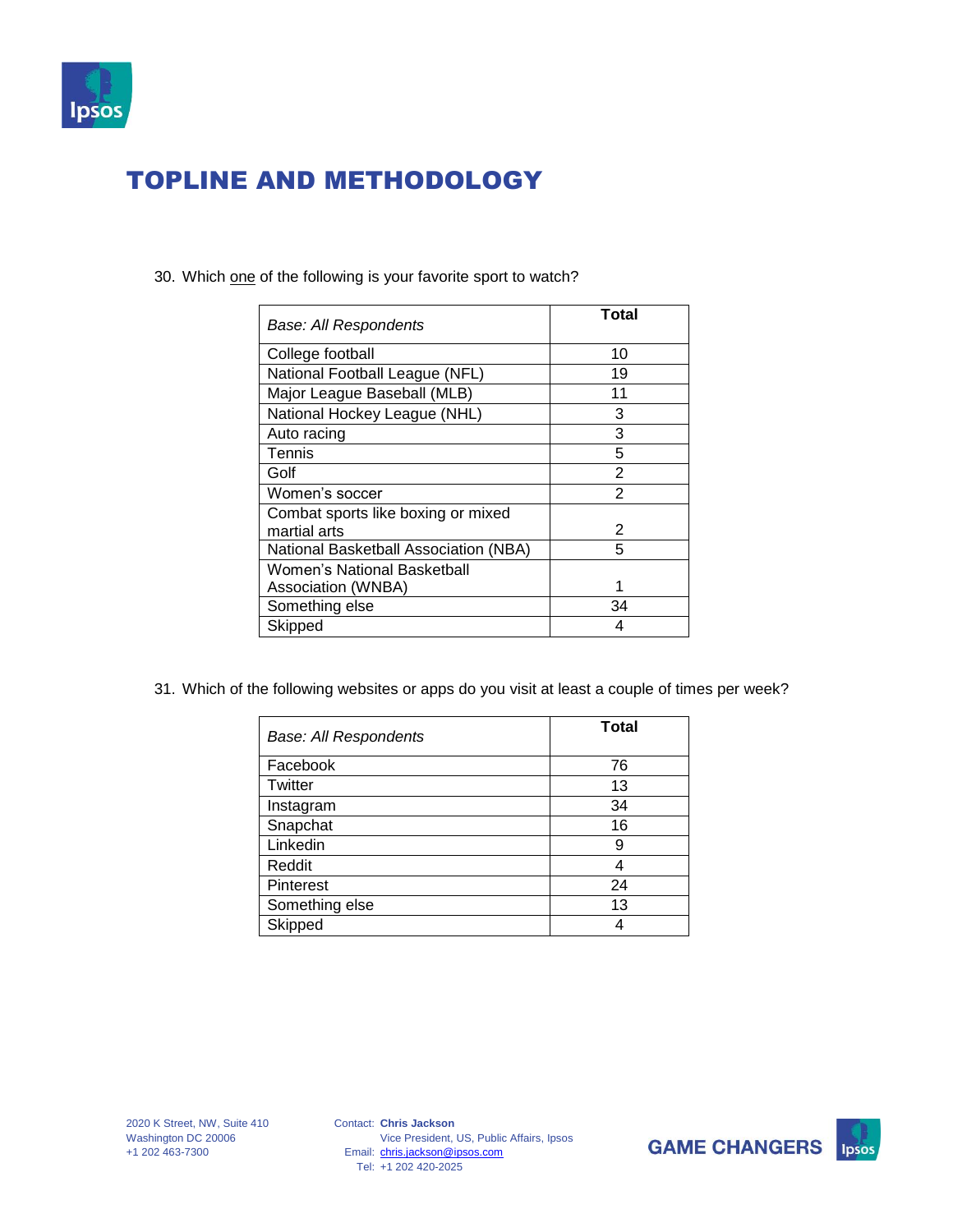

- 32. What advice would you give to young women in America today? (Open End)
- 33. Who do you think is the most inspiring woman in America today? (Open End)

#### 34. Do you consider yourself to be a feminist, or not?

| <b>Base: All Respondents</b> | <b>Total</b> |
|------------------------------|--------------|
| Yes                          | 29           |
| No                           | 69           |
| Skipped                      |              |

35. Do you have any children of any age?

| <b>Base: All Respondents</b> | Total   |
|------------------------------|---------|
| Have children (Net)          | 71      |
| Yes, sons and daughters      | 38      |
| Yes, sons only               | 15      |
| Yes, daughters only          | 17      |
| No children                  | 29      |
| Skipped                      | $\star$ |



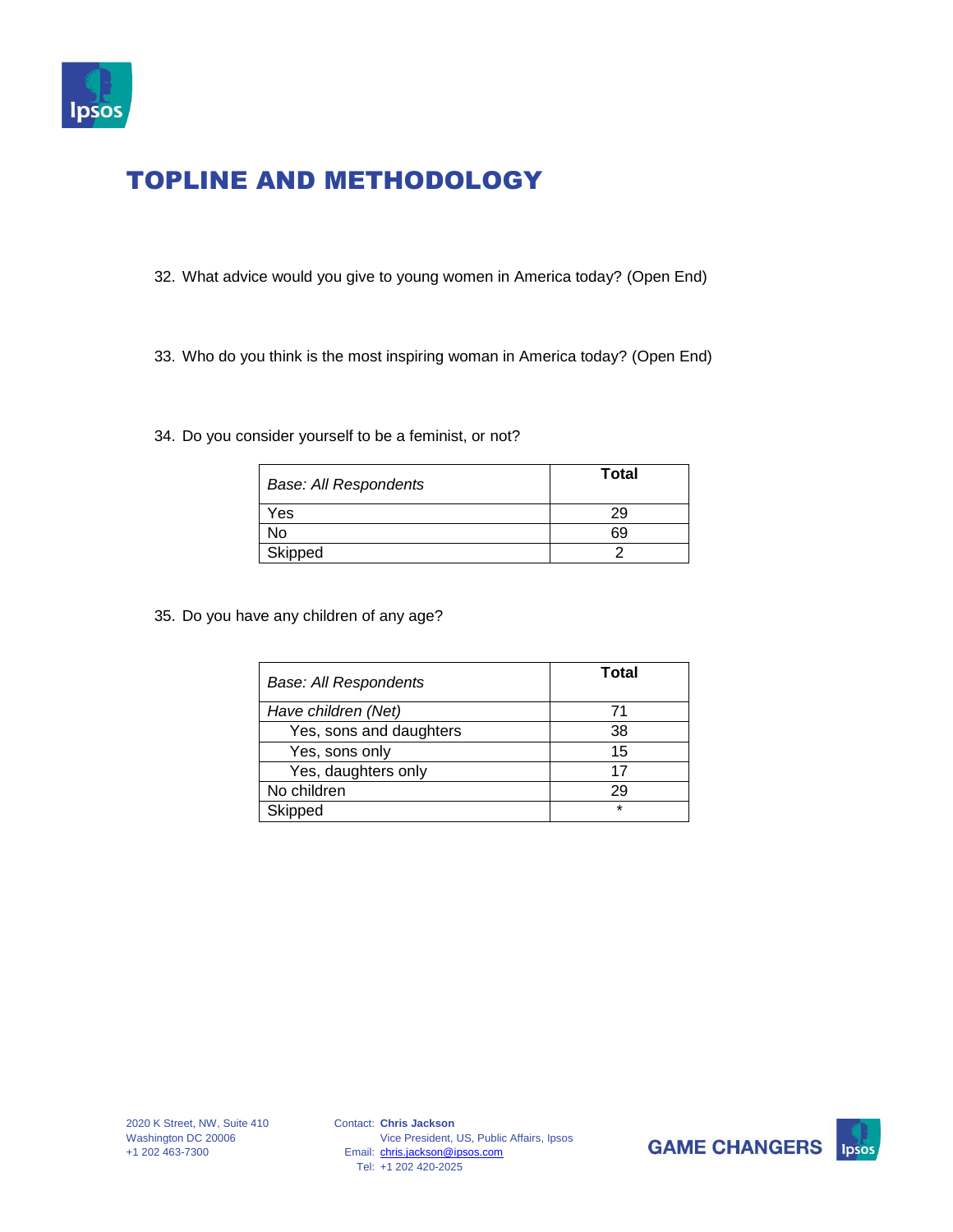

#### **Methodology**

This National Geographic/Ipsos Poll was conducted September 25 to October 2, 2019 by Ipsos Public Affairs KnowledgePanel® – a division of Ipsos. This poll is based on a nationallyrepresentative probability sample of 1,014 women age 18 or older.

The survey was conducted using the web-enabled KnowledgePanel®, which is the largest and most well-established online panel that is representative of the adult US population. Our recruitment process employs a scientifically developed addressed-based sampling methodology using the latest Delivery Sequence File of the USPS – a database with full coverage of all delivery points in the US. Households are randomly selected from all available households in the U.S. Persons in these households are invited to join and participate in the web-enabled KnowledgePanel®. For those potential panel members who do not already have internet access, Ipsos provides a tablet and internet connection at no cost to the panel member. Those who join the panel and who are selected to participate in a survey are sent a unique password-protected log-in used to complete surveys online. As a result of our recruitment and sampling methods, samples from KnowledgePanel cover all households regardless of their phone or internet status and provide fully representative online samples to the research community.

The study was conducted in both English and Spanish. The data were weighted to adjust for age, race, education, Census region, metropolitan status, household income, language proficiency, and party identification. The demographic benchmarks came from the 2018 March supplement of the U.S. Census Bureau's Current Population Survey (CPS). Party ID benchmarks are from recent ABC News/Washington Post telephone polls. The weighting categories were as follows:

- Gender (Female) by Age (18–29, 30–44, 45–59, and 60+)
- Race/Hispanic Ethnicity (White/Non-Hispanic, Black/Non-Hispanic, Other or 2+ Races/Non-Hispanic, Hispanic)
- Education (Less than High School, High School graduate, Some College, Bachelor and beyond)
- Census Region (Northeast, Midwest, South, West)
- Metropolitan status (Metro, non-Metro)
- Household Income (Under \$25,000, \$25,000-\$49,999, \$50,000-\$74,999, \$75,000-\$99,999, \$100,000-\$149,999, \$150,000+)
- Language proficiency (English proficient Hispanic, Bilingual Hispanic, Spanish proficient Hispanic, Non-Hispanic)
- Party ID (Democrat, Republican, Independent, Other/Refused)

The margin of sampling error is plus or minus 3.3 percentage points at the 95% confidence level, for results based on the entire sample of women. The margin of sampling error takes into account the design effect, which is 1.17. The margin of sampling error is higher and varies for results based on sub-samples. In our reporting of the findings, percentage points are rounded off to the nearest whole number. As a result, percentages in a given table column may total slightly higher or lower than 100%. In questions that permit multiple responses, columns may total substantially more than 100%, depending on the number of different responses offered by each respondent.

Contact: **Chris Jackson** Email: [chris.jackson@ipsos.com](mailto:chris.jackson@ipsos.com) Tel: +1 202 420-2025 Vice President, US, Public Affairs, Ipsos